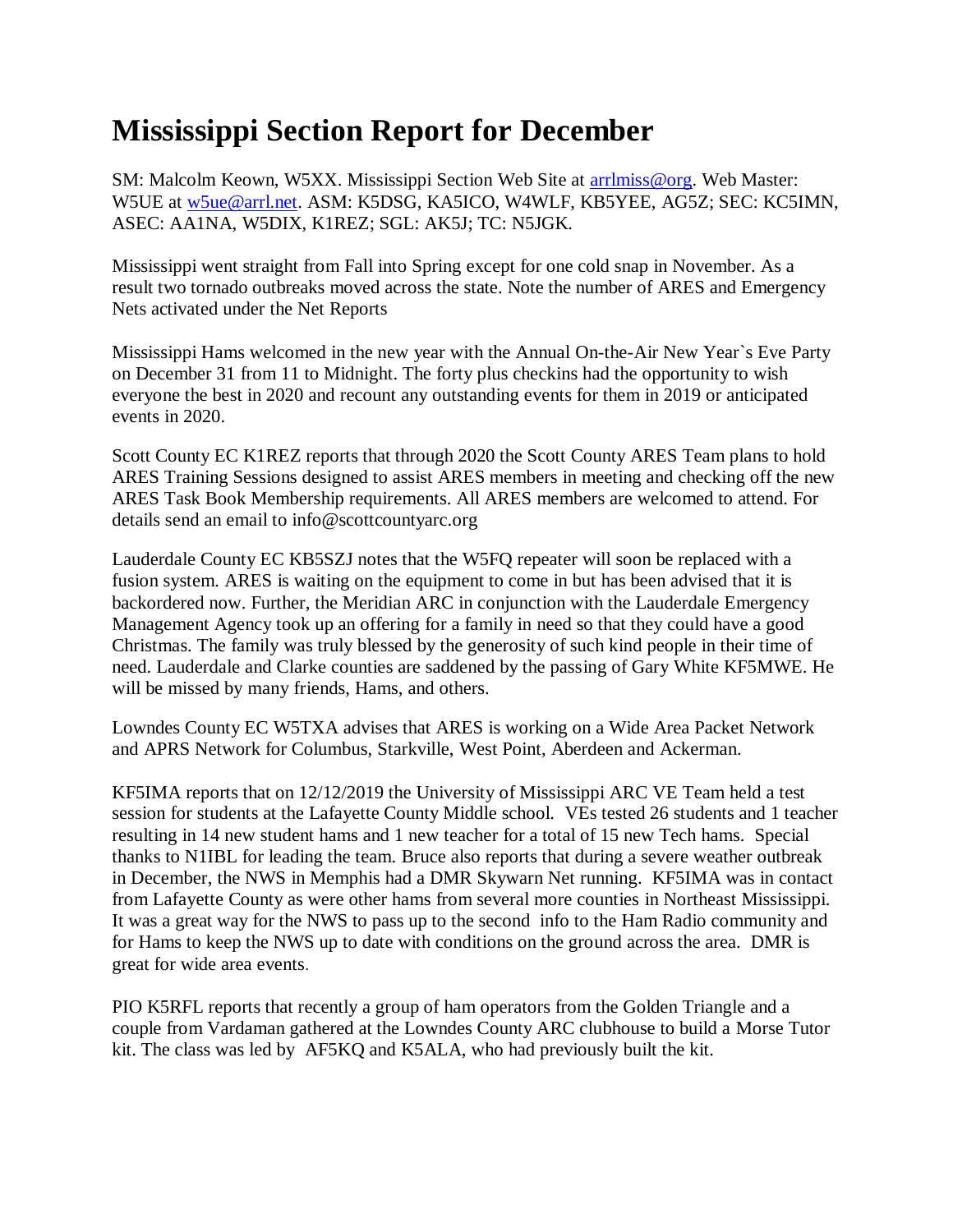The Vicksburg ARC participated in the inaugural event of the Reindeer Run in Vicksburg. The proceeds benefitted PAWS Rescue. KG5YEE was the event coordinator. Other participants were KG5OVR, K5VXV, N5JGK, K5IMT, KC5GIB, KC5IBO, AF5OQ, W5VMS, and KC5VTN.

Forrest County EC KF5TEX reports that Forrest County ARES is planning on hosting a District 8 ARES Meeting in January of 2020. Hopefully, other ARES Districts will follow suit and have meetings.

Congratulations to the following on his upgrade in December: KE5LRA, Brian - Lucedale.

Also, congratulations to Magnolia Section Net Manager KA5ICO and members of the Net that set a new QNI record in 2019 of 13,746 surpassing the 2009 record. In addition, congratulations to K5OMC who completed the ARRL Triple Play Award for working WAS on the SSB, CW, and the digital modes.

Welcome to the following new Hams in Mississippi in December: KI5HMA, John - Jackson; KI5HMU, William - Oxford; KI5HMV, Andrew - Oxford; KI5HMW, Gage - Oxford; KI5HMX, Brody - Oxford; KI5HMY, Collin - Como; KI5HMZ, Tyler - Oxford; KI5HNA, Jon-Michael - Water Valley; KI5HNB, Lily - Oxford; KI5HNC, Caleb - Taylor; KI5HND, Andrew - Oxford; KI5HNE, Nathaniel - Taylor; KI5HNF, Amarrie- Oxford; KI5HNG, Charles - Oxford; KI5HNH, Ava - Paris; KI5HNJ, Westlyn - Oxford; KI5HOU, James - Gulfport; and KI5HRB, Gary - Waynesboro. Wow! Somebody has been hard at work recruiting new Hams in the Oxford Area.

Also, welcome to the following new ARRL Members in December: N5ELI, David - Lumberton; KG5HGT, Harold - Lucedale; KE5LRA, Brian - Lucedale; N4NEX, Edwin - Hernando; W5REB, Linda - Byhalia; KI5SEF, James - Brookhaven; KF5SEW, Michael - Flowood; KE5VRN, Vernon - Cleveland; KC5VIZ, Adam - Tupelo; and KE5YBS, David - Hattiesburg.

ARRL membership in Mississippi is now 983 up two from last month.

And last, but not least, welcome to K5RFL as PIO in the Golden Triangle area.

SEC/ASEC/DEC Reports for December 2019: KC5IMN (SEC), W5DIX (ASEC - Digital), K1REZ (ASEC - Training)

EC Reports for December 2019: K5CRJ (AEC) Harrison, AE5FK (Walthall), KA5ICO (Chickasaw), KF5IMA (Lafayette), W5JWW (Tallahatchie), N5KDA (Adams), AD7KJ (Franklin), AF5NG (Marion), KD5NDU (AEC)(Yalobusha), AF5PO (Tishomingo), K1REZ (Scott), AE5SK (AEC)(Copiah, Hinds, Madison, Rankin), AA5SG (Jones/Wayne), KB5SZJ (Lauderdale), KF5TEX (Forrest), W5TXA (Lowndes), KD4VVZ (George), KG5WJM (Jasper), KF5WVJ (DeSoto), KB5ZEA (Attala), N5ZNT (Lincoln/Wilkinson), and KB0ZTX (Marshall).

## OES Report: WB5AKR

Club Newsletter/Reports (Editor): the Meridian ARC Spark Gap (W5MAV)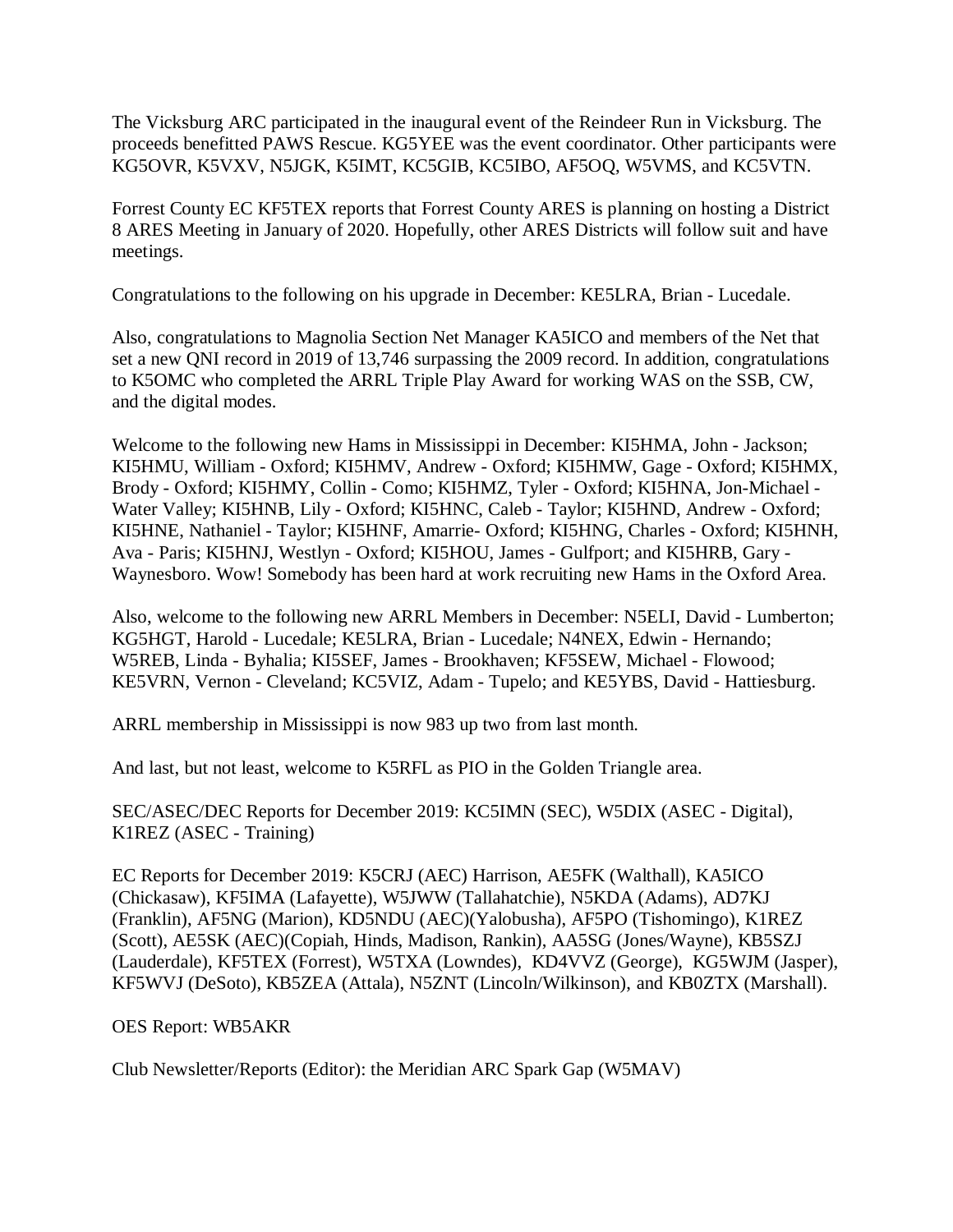Regret to report the passing of AB5AR of Columbus. Virgil was a veteran serving in the Navy Seabees, a retired employee of C&G Railroad, and very active in his church. In addition, regret to report the passing of KB5DRD of Nettleton, who operated Carpenter Electric in Tupelo for many years.

HF Net Reports - sessions/QNI/QTC (Net Manager) Hattiesburg ARC HF Net 5/43/0 (KD5XG) K5TAL Net 4/56/0 (WV1Q) Magnolia Section Net 31/1310/6 (KA5ICO) MS Baptist Hams Net 3/11/0 (WF5F) MSPN 31/1992/16 (W5JGW)

VHF Net Reports - sessions/QNI/QTC (Net Manager) Adams County ARES 5/52/1(N5KDA) Attala County ARES Net 1/5/0 (KB5ZEA) Capital Area Emergency Net 4/35/0 (K5XU) DeSoto County Training and Information Net 5/80/0 (KF5WVJ) Two Skywarn Nets Forrest/Perry Counties Net ARES 2/27/0 (KF5TEX) George County ARES 4/39/0 (KD4VVZ) Hattiesburg ARC 2 M Net 5/69/4 (KD5XG) Hattiesburg ARC 2 M Simplex Net 1/12/0 (KD5XG) Jackson ARC Emergency Net 5/43/0 (K5XU) Jasper County ARES Net 5/46/0 (KG5WJM) One Emergency Net and one Skywarn Net Jones/Wayne Counties ARES 5/49/0 (AA5SG) Lowndes County ARES 5/78/0 (KF5AZ) Marion County ARES Net 5/32/0 (AF5NG) One Emergency Net. Tornado down in County Marshall County ARES - meets with DeSoto County Net (KB0ZTX) Mississippi Coast ARES, Weather, and Tech Net 5/83/0 (K5CRJ) Meridian Area Emergency Net 4/72/1 (KB5SZJ and KF5ETN) Metro Jackson ARES Net 2/17/0 (AE5SK) Northeast Mississippi Skywarn Net 5/77/0 (W3PII)) MSU ARC Net 5/144/0 (N5OMK) Scott County ARES Training Net 5/47/0 (K1REZ) Southwest MS ARES Team 4/18/0 (N5ZNT) One Skywarn Net

Sundancer Solar ARES Net 5/52/0 (KA5ICO) Tishomingo County ARES Net 4/52/0 (AD5PO) University of Mississippi ARES Net 5/38/0 (KF5IMA) One Skywarn Net Vicksburg ARC MLEN Net 7/168/0 (KD5DHR) Walthall County ARES Net 4/36/0 (AE5FK) One Skywarn Net Yalobusha County ARES 2/7/0 (KD5NDU)

Digital Net Reports EMTARG 640 (WB5AKR)